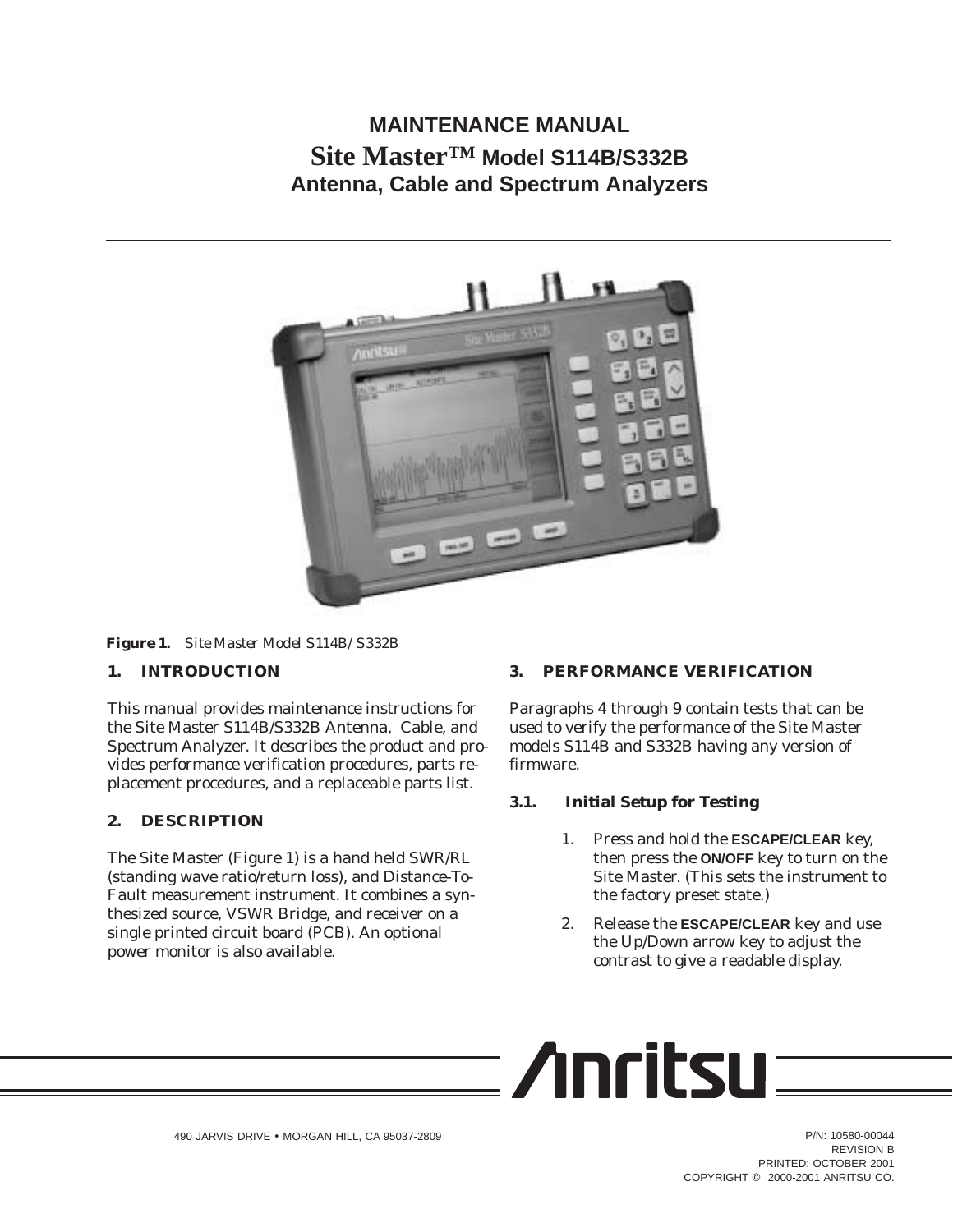## **4. SITE MASTER FREQUENCY ACCURACY**

The following test can be used to verify the CW frequency accuracy of the Site Master. Measurement calibration of the Site Master is *not* required for this test.

- **a. Equipment Required:**
	- Spectrum Analyzer Anritsu Model MS2663C or equivalent
- **b. Procedure:**
	- 1. Press and hold the **ESCAPE/CLEAR** key, then press the **ON/OFF** key to turn on the Site Master. (This sets the instrument to the factory preset state.)

## *NOTE*

Before continuing, allow a five minute warm up for the internal circuitry to stabilize.

- 2. Press the **FREQ/DIST** key, then press the **F1** soft key and set F1 to 1000 MHz, then press the **ENTER** key.
- 3. Press the **F2** soft key, set F2 to 1000 MHz, then press the **ENTER** key.
- 4. Connect the RF cable from the Site Master Reflection Test Port to the RF Input on the MS2663C or equivalent.
- 5. Set up the Spectrum Analyzer as follows:
	- (a) Press the Preset key, then select Preset All (F1).
	- (b) Press the Frequency key.
	- (c) Press the 1 key and then the GHz key to change the Center Frequency to 1 GHz.
	- (d) Press the Span key.
	- (e) Press the 2, 5, 0, and kHz keys sequentially to change the Frequency Span to 250 kHz.
	- (f) Press the RBW key.
	- (g) Press the 3, 0 and kHz keys sequentially to change the RBW to 30 kHz.
	- (h) Press the VBW key.
- (i) Press the Filter Off soft key (F3) to turn the VB filter off.
- (j) Press the Amplitude key.
- (k) Press the 0, and dBm keys sequentially to change the Reference Level to 0 dBm.
- (l) Press the Log Scale soft key (F5)
- (m) Select 2 dB/Div (F3) and the press the return soft key (F6).
- (n) Press the Marker key.
- (o) Press the Zone Width soft key (F5).
- (p) Select the Spot soft key (F1).
- 6. On the Site Master, press the **SYS** key, the **OPTIONS** soft key and then the **FIXED CW** soft key to turn Fixed CW on.

## *NOTE:*

If the Site Master has gone into the hold mode, press the **RUN/HOLD** key to return to normal mode.

- 7. When a sweep is completed, a smooth response should appear on the Spectrum Analyzer.
- 8. Press the Marker Peak Search key on the Spectrum Analyzer. Verify that the marker peak readout value is 1000 MHz  $±75$  kHz.
- 9. On the Site Master, press the **SYS** key, the **OPTIONS** soft key and then the **FIXED CW** soft key to turn Fixed CW Off.

## **5. RETURN LOSS VERIFICATION**

The following test can be used to verify the accuracy of return loss measurements. Measurement calibration of the Site Master is required for this test.

## **a. Equipment Required:**

- 20 dB offset, Anritsu SC5270
- 6 dB offset, Anritsu SC5237
- Open/Short, Anritsu 22N50
- 50 Ohm Termination, Anritsu 28N50-2 or SM/PL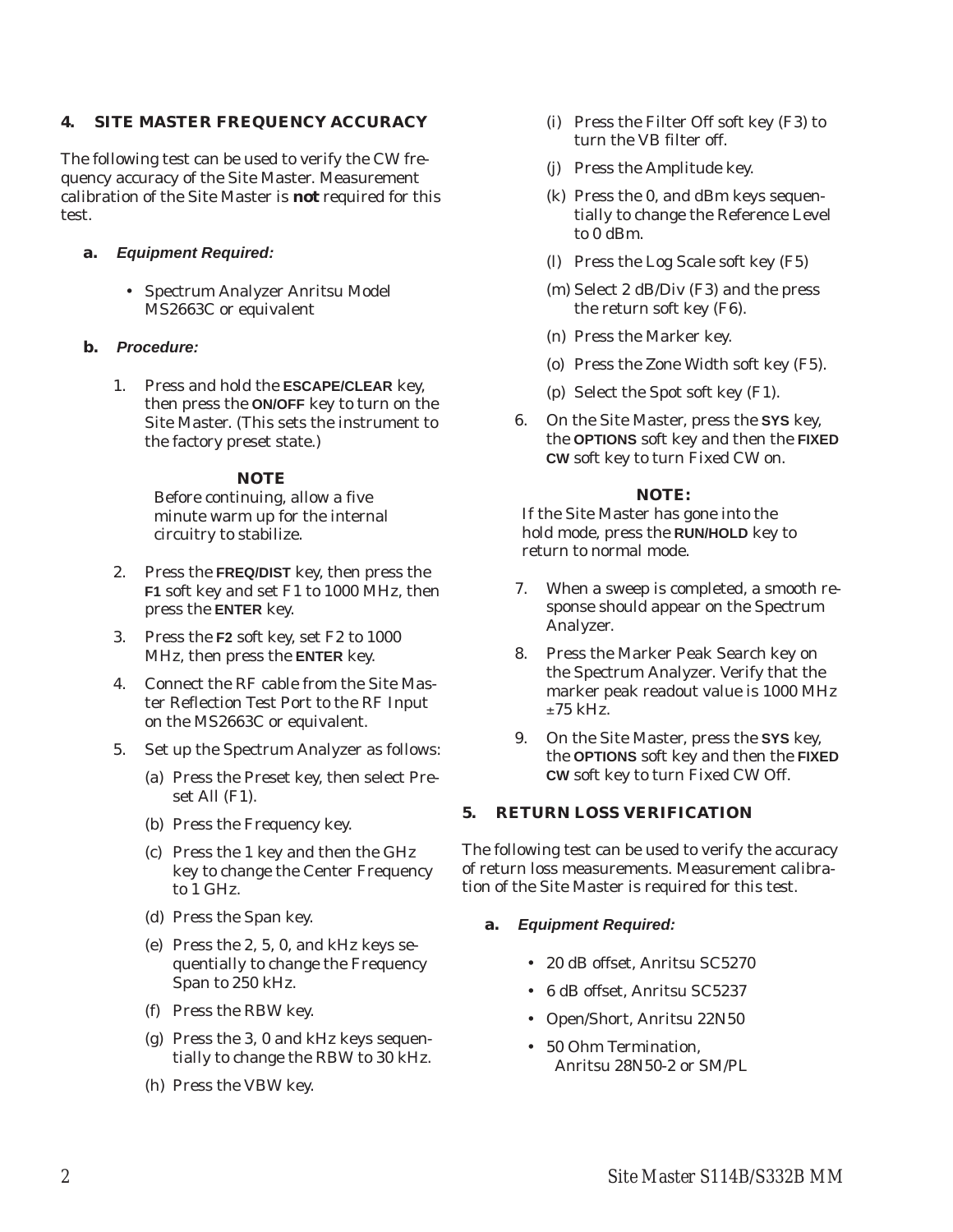- **b. Procedure:**
	- 1. Press and hold the **ESCAPE/CLEAR** key, then press the **ON/OFF** key to turn on the Site Master. (This sets the instrument to the factory preset state.)

### *NOTE*

Before continuing, allow a five minute warm up for the internal circuitry to stabilize.

- 2. Press the **MODE** soft key.
- 3. Use the Up/Down Arrow key to highlight **RETURN LOSS**, then press **ENTER**.
- 4. Press the **START CAL** key.
- 5. Follow the instructions on the screen to perform a calibration using a 22N50 Open/Short and 28N50-2 or SM/PL Termination.
- 6. Connect the 20 dB offset to the Refl Test Port and verify that the reading is 20 dB  $\pm$  1.7 dB.
- 7. Connect the 6 dB offset to the Refl Test Port and verify that the reading is 6 dB  $\pm$  1.2 dB.

## **6. POWER MONITOR VERIFICATION**

If the Power Monitor (Option 5) is installed in the Site Master, the following test can be used to verify the accuracy of the power measurements. Measurement calibration of the Site Master is not required for this test.

## **a. Equipment Required:**

- RF Detector, 10 MHz to 20 GHz, Anritsu 560-7N50B
- 10 dB Attenuator, Weinschel 1R-10
- 30 dB Attenuator, Weinschel 1R-30
- RF Reference Source, 0.050 GHz, Anritsu MA2418A
- DC Power Supply, Anritsu 2000-933

## **b. Procedure**

- 1. Connect the DC power supply to the MA2418A Reference Source (Figure 2).
- 2. Connect the MA2418A Reference Source to the input of the 560-7N50B RF detector.
- 3. Connect the RF Detector output to the RF Detector input of the Site Master.



*Figure 2. Power Monitor Verification*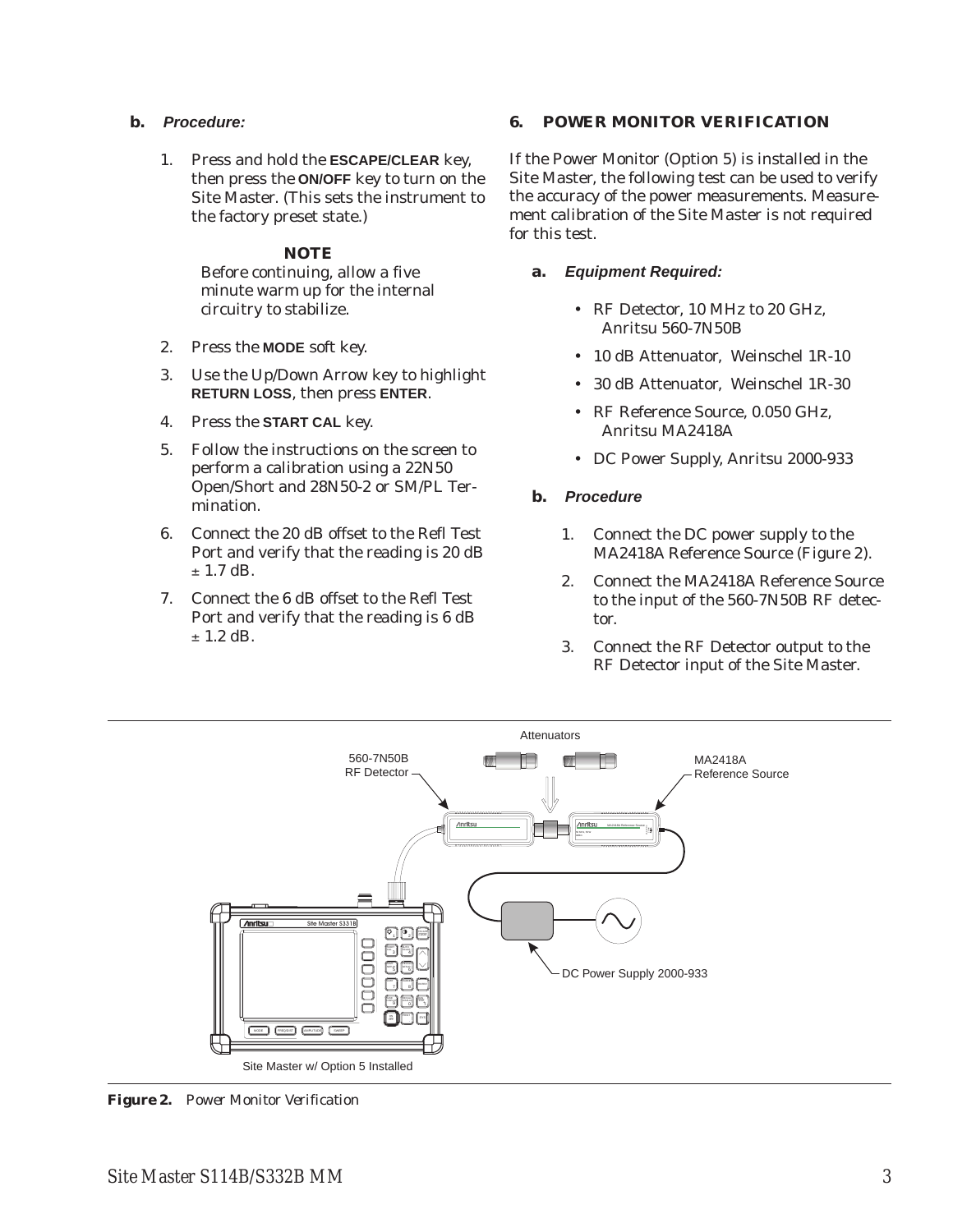- 4. Connect the DC power supply to the appropriate line voltage to supply power to the MA2418A Reference Source.
- 5. Press and hold the **ESCAPE/CLEAR** key, then press the **ON/OFF** key to turn on the Site Master. (This sets the instrument to the factory preset state.)
- 6. Press the **MODE** soft key.
- 7. Use the Up/Down Arrow key to highlight **POWER MONITOR**, then press **ENTER**.
- 8. Press the **ZERO** soft key to zero the power monitor. When complete, **ZERO ADJ:ON** is displayed in the message area.
- 9. Verify that the power monitor reading is  $0.0$  dBm  $\pm$  1 dB.
- 10. Connect the output of the MA2418A Reference Source to the two attenuators so as to add 40 dB of attenuation (Figure 2).
- 11. Connect the MA2418A Reference Source and the attenuators to the input of the 560-7N50B RF detector.
- 12. Verify that the power monitor reading is now  $-40.0$  dBm  $\pm 2$  dB.

## **7. SPECTRUM ANALYZER FREQUENCY ACCURACY**

The following test can be used to verify the CW frequency accuracy of the Site Master Spectrum Analyzer.

- **a. Equipment Required:**
	- Anritsu 68047C Synthesized Signal Source, with options 11 and 15A
	- 10 MHz Reference Standard

## **b. Procedure:**

- 1. Connect the 10 MHz reference source to the Anritsu 68047C Synthesized Signal Source.
- 2. Connect the output of the source to the RF Input of the Site Master.
- 3. Connect the external power supply (Anritsu part number 40-115) to the Site Master.
- 4. Press and hold the **ESCAPE/CLEAR** key, then press the **ON/OFF** key to turn on the Site Master. (This sets the instrument to the factory preset state.)
- 5. Turn on the 10 MHz reference source and the Anritsu 68047C Synthesized Signal Source.
- 6. Set the 68047C output to 1000 MHz, with an RF output level of 0 dBm.

## *NOTE*

Before continuing, allow a 30-minute warm up for the internal circuitry to stabilize.

- 7. On the Site Master, press the **AMPLITUDE** key and the **REF LEVEL** soft key.
- 8. Enter 20 and press the **ENTER** key to set the Reference Level to 20 dBm.
- 9. Press the **FREQ/SPAN** key and the **CENTER** soft key.
- 10. Enter 1000 and press the **ENTER** key to set the center frequency to 1000 MHz.
- 11. Press the **SPAN** soft key and enter 0.1. Press the **ENTER** key to set the span to 0.100 MHz.
- 12. Press the **SWEEP** key.
- 13. Press the **RBW** soft key and use the Up/down arrow key to select 10 kHz. Press **ENTER** to set the resolution bandwidth to 10 kHz.
- 14. Press the **VBW** soft key and use the Up/down arrow key to select 3 kHz. Press **ENTER** to set the video bandwidth to 3 kHz.
- 15. Press the **MARKER** key, then the **M1** soft key.
- 16. Select the **EDIT** soft key and use the Up/down arrow key to center the marker on the waveform. Verify that the marker frequency is 1000 MHz,  $\pm$  2 kHz.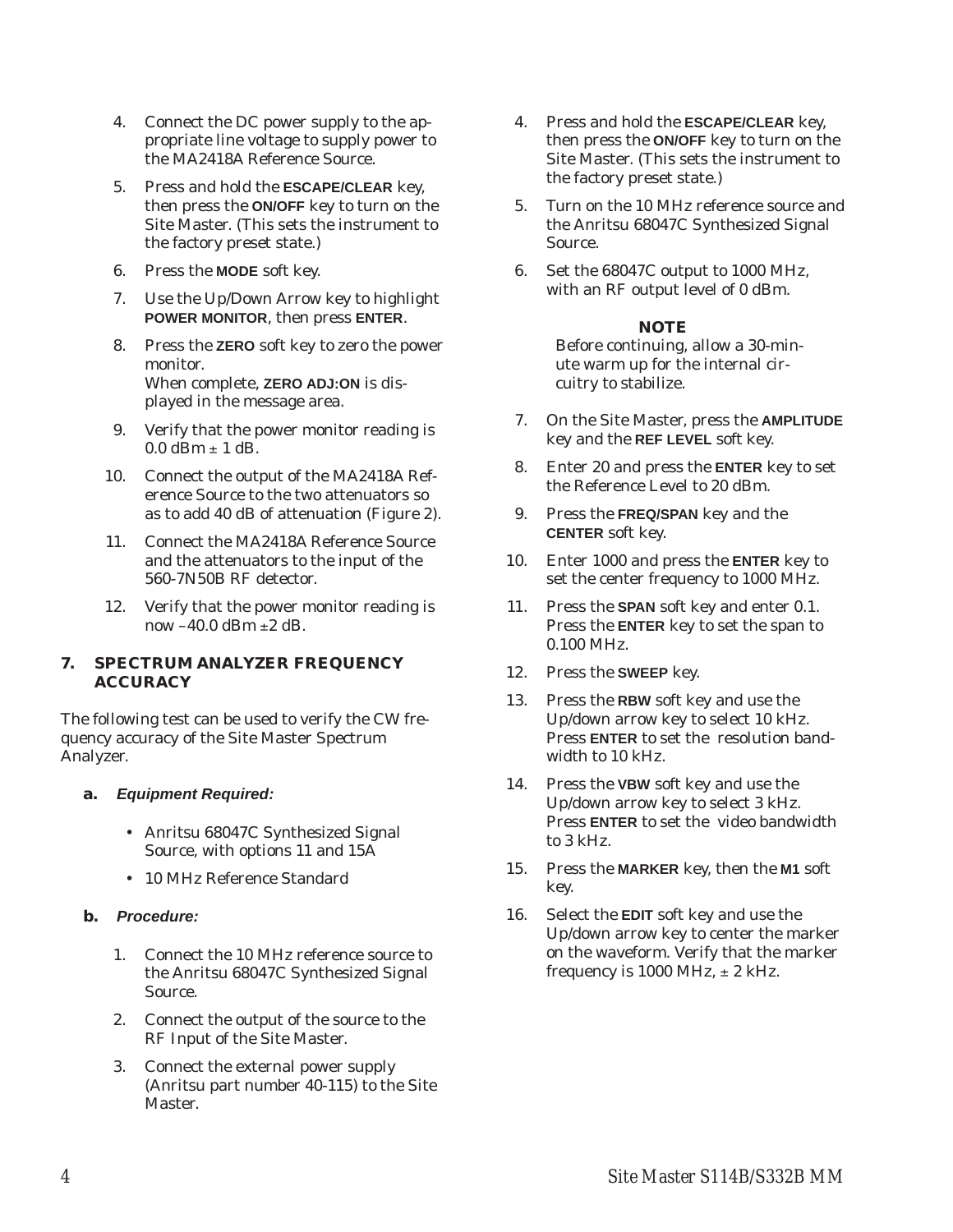## **8. SPECTRUM ANALYZER MEASUREMENT ACCURACY**

Measurement accuracy involves testing the Site Master over three frequencies at four power levels. Table 1 provides a guide to the frequencies, power levels and reference levels required for each measurement, and can be used to record the readings.

## **a. Equipment Required:**

• Anritsu 68047C Synthesized Signal Source, with options 11 and 15A

## **b. Procedure:**

- 1. Connect the output of the source to the Site Master RF Input.
- 2. Connect the external power supply (Anritsu part number 40-115) to the Site Master.
- 3. Press and hold the **ESCAPE/CLEAR** key, then press the **ON/OFF** key to turn on the Site Master. (This sets the instrument to the factory preset state.)

## *NOTE*

Before continuing, allow a 30-minute warm up for the internal circuitry to stabilize.

- 4. Press the **BW/SWEEP** key.
- 5. Press the **RBW** soft key and use the Up/down arrow key to select 10 kHz. Press **ENTER** to set the resolution bandwidth to 10 kHz.
- 6. Press the **VBW** soft key and use the Up/down arrow key to select 3 kHz. Press **ENTER** to set the video bandwidth to 3 kHz.
- 7. Press the **FREQ/SPAN** key.
- 8. Press the **SPAN** soft key and enter 5, then press the **ENTER** key to set the span to 5 MHz.
- 9. Press the **AMPLITUDE** key.
- 10. Press the **REF LEVEL** soft key and enter 20. Press **ENTER** to set the reference level to  $+20$  dBm.
- 11. Press the **FREQ/SPAN** key and the **CENTER** soft key.
- 12. Enter 1000 and press the **ENTER** key to set the center frequency to 1000 MHz.
- 13. Set the 68047C output to 1000 MHz and the power level to +10 dBm.
- 14. Press the **MARKER** key, then the **M1** soft key.
- 15. Select the **MARKER TO PEAK** soft key to position the marker at the center of the response for the test frequency.

## *NOTE*

Optionally, markers 2, 3 and 4 may be set to OFF for a cleaner display.

- 16. Verify that the M1 reading is  $\pm 2$  dB maximum from the input signal.
- 17. Set the 68047C power level to –10 dBm.
- 18. Verify that the M1 reading is  $\pm 2$  dB maximum from the input signal.
- 19. Press the **AMPLITUDE** key.
- 20. Press the **REF LEVEL** soft key and enter –20. Press **ENTER** to set the reference level to –20 dBm.
- 21. Set the 68047C power level to –30 dBm.
- 22. Verify that the M1 reading is  $\pm 2$  dB maximum from the input signal.
- 23. Set the 68047C power level to –50 dBm.
- 24. Verify that the M1 reading is  $\pm 2$  dB maximum from the input signal.
- 25. Repeat steps 9 through 24 for frequencies of 1800 MHz and 2700 MHz (S332B only).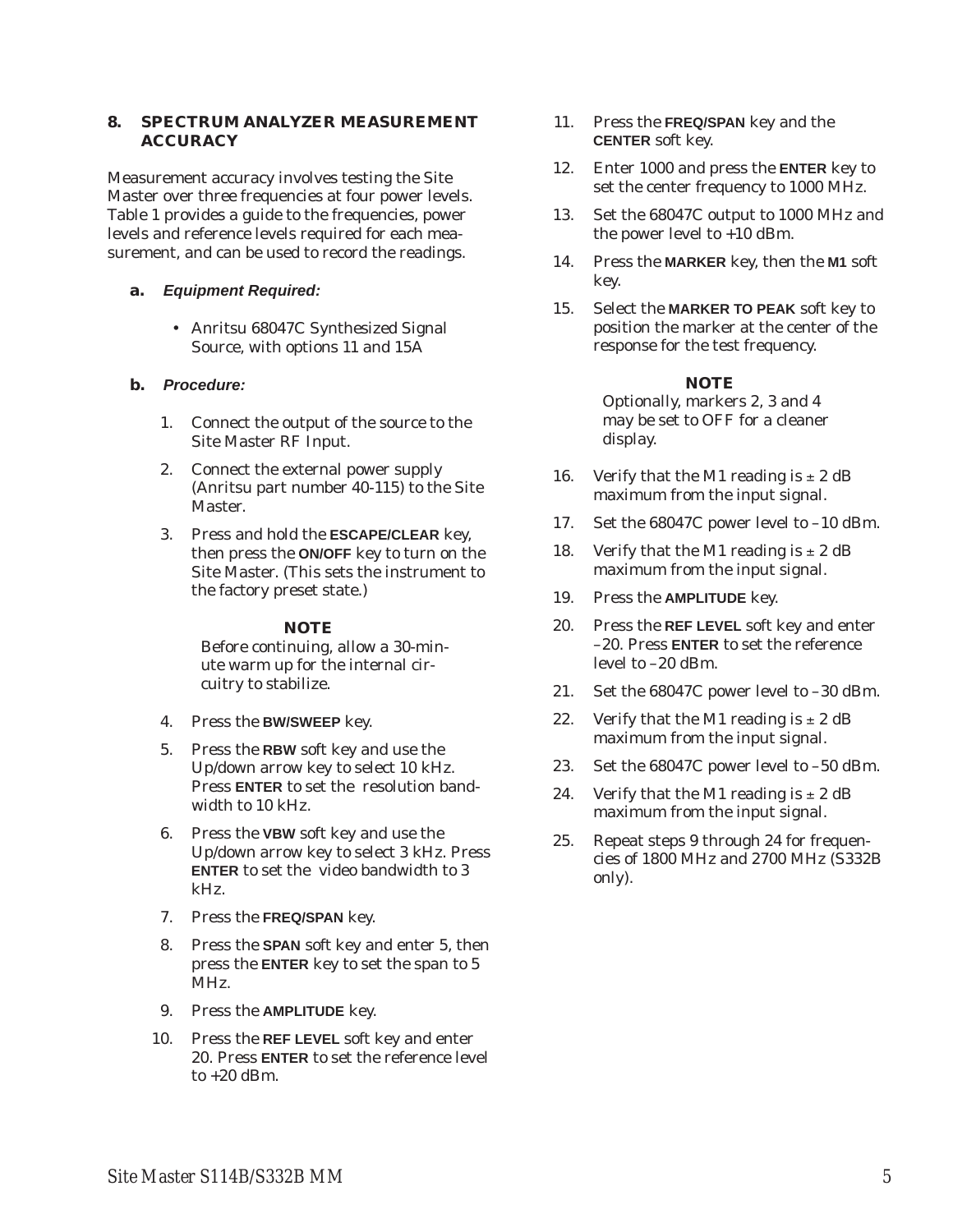| Freq<br>(MHz)             | <b>Power Level</b><br>(dBm) | <b>Ref Level</b><br>(dBm) | M1 Reading |
|---------------------------|-----------------------------|---------------------------|------------|
| 1000<br>(S114B,<br>S332B) | $+10$                       | $+20$                     |            |
|                           | $-10$                       | $+20$                     |            |
|                           | $-30$                       | $-20$                     |            |
|                           | $-50$                       | $-20$                     |            |
| 1800<br>(S332B)           | $+10$                       | $+20$                     |            |
|                           | $-10$                       | $+20$                     |            |
|                           | $-30$                       | $-20$                     |            |
|                           | $-50$                       | $-20$                     |            |
| 2700<br>(S332B)           | $+10$                       | $+20$                     |            |
|                           | $-10$                       | $+20$                     |            |
|                           | $-30$                       | $-20$                     |            |
|                           | $-50$                       | $-20$                     |            |

## *Table 1. Measurement Accuracy Settings*

## **9. SPECTRUM ANALYZER PHASE NOISE VERIFICATION**

## **a. Equipment Required:**

 Anritsu 68047C Synthesized Signal Source, with options 11 and 15A

## **b. Procedure:**

- 1. Connect the output of the source to the Site Master RF Input.
- 2. Connect the external power supply (Anritsu part number 40-115) to the Site Master.
- 3. Press and hold the **ESCAPE/CLEAR** key, then press the **ON/OFF** key to turn on the Site Master. (This sets the instrument to the factory preset state.)

## *NOTE*

Before continuing, allow a 30-minute warm up for the internal circuitry to stabilize.

- 4. Set the 68047C output to 1000 MHz, with an RF output level of –30 dBm.
- 5. Press the **BW/SWEEP** key.
- 6. Press the **RBW** soft key and use the Up/down arrow key to select 10 kHz. Press **ENTER** to set the resolution bandwidth to 10 kHz.
- 7. Press the **VBW** soft key and use the Up/down arrow key to select 3 kHz. Press **ENTER** to set the video bandwidth to 3 kHz.
- 8. On the Site Master, press the **FREQ/SPAN** key and the **CENTER** soft key.
- 9. Enter 1000 and press the **ENTER** key to set the center frequency to 1000 MHz.
- 10. Press the **SPAN** soft key and enter 0.100. Press the **ENTER** key to set the span to 0.100 MHz.
- 11. Press the **AMPLITUDE** key.
- 12. Press the **REF LEVEL** soft key and enter –27. Press **ENTER** to set the reference level to –27 dBm.
- 13. Press the **MARKER** key, then the **M1** soft key.
- 14. Press **EDIT** and enter 1000. Press **ENTER** to set the M1 marker frequency to 1000 MHz.
- 15. Press the **BACK** soft key and the **M2** soft key.
- 16. Press **EDIT** and enter 1000.030. Press **ENTER** to set the M2 marker frequency to 1000.030 MHz (30 kHz higher than the center frequency).
- 17. Press the **DELTA (M2-M1)** soft key.
- 18. Press the **RUN/HOLD** key and read and record the amplitude of the signal at the M1 30 kHz offset.
- 19. Press the **RUN/HOLD** key to read and record five values, then calculate the average of the five recorded values.
- 20. Add –40 dB to the average value and verify that the result is  $\leq -74$  dBc/Hz.
- 21. (For example: –35 dBc measured +  $(-40$  dB $) = -75$  dBc/Hz.)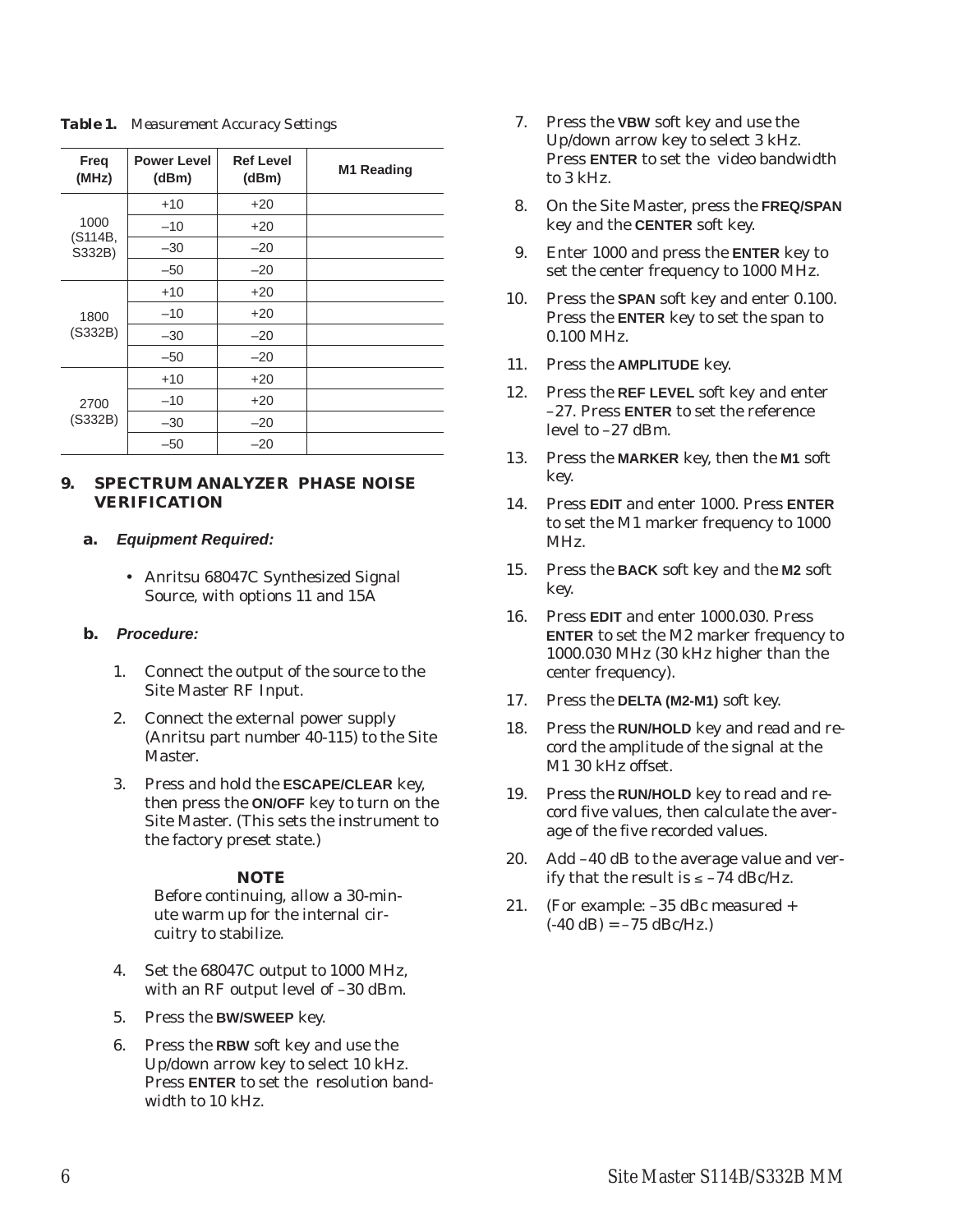## **10. TERMINATION VERIFICATION**

This test verifies the accuracy of the Site Master SM/PL termination using the precision return loss mode of the 541XXA Scalar Measurement System. Measurements of terminations using this mode provide results that are traceable to the NIST (National Institute of Standards and Technology) standards for the precision airline.

- **a. Equipment Required:**
	- Scalar Measurement System, Anritsu 541XXA
	- Offset SWR Autotester, Anritsu 560-97A50-20
	- Precision Airline, Anritsu 18N50
	- Open/Short, Anritsu 22N50
	- 50 Ohm Termination, Anritsu 28N50-2
	- Source Adapter, Anritsu 34NN50A
- **b. Procedure**
	- 1. Connect the test equipment as shown in Figure 3, page 7.
- 2. Press the **Power** key on the 541XXA to On.
- 3. Press the **System Menu** key.
- 4. Using the Menu up-down keys: Highlight **RESET**, then press the **Select** key.
- 5. At the **RESET MENU** display, use the Menu up-down keys to highlight **RESET TO FACTORY DEFAULTS**, then press the **Select** key.
- 6. Set the signal source for the frequency range as follows:
	- (a) Press the **Frequency** key.
	- (b) Using the Data Entry Keypad or Data Entry Knob, set the Start frequency to 0.01 GHz. Press the **Enter** key.
	- (c) Using the Data Entry Keypad or Data Entry Knob, set the Stop frequency to 4.0 GHz. Press the **Enter** key.
- 7. Press the Channel 2 Display On/Off key to Off.
- 8. Press the Channel 1 Menu key.



*Figure 3. 541XXA Precision Return Loss Setup*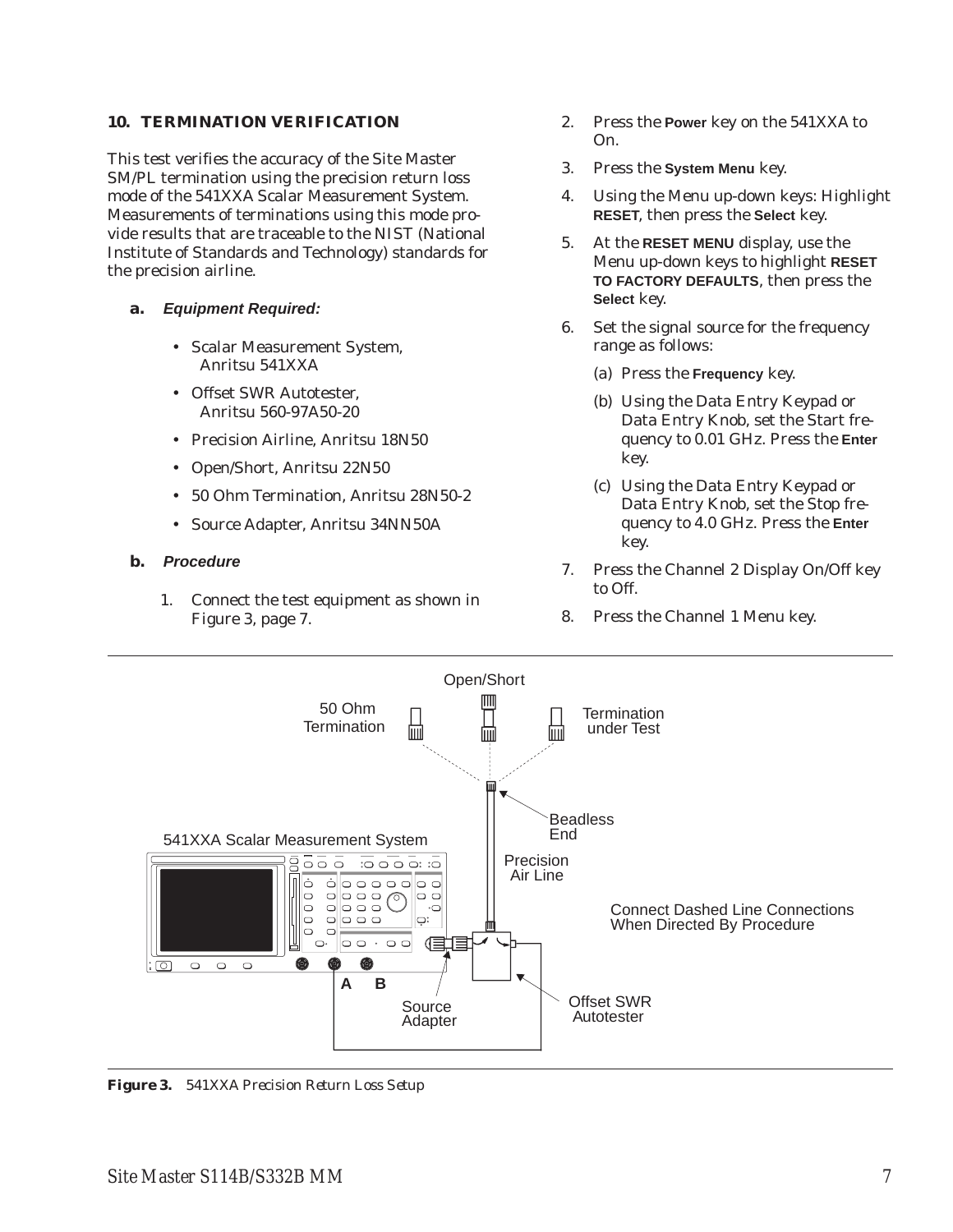- 9. Using the Menu up-down keys: Highlight **PRECISION RL**, then press the **Select** key.
- 10. At the PRECISION RETURN LOSS menu display, use the Menu up-down keys to highlight **FINAL**, then press the **Select** key.
- 11. Press the **Calibration** key.
- 12. At the CALIBRATION menu display, use the Menu up-down keys to highlight **START CAL**, then press the **Select** key.
- 13. At the PRECISION RETURN LOSS CALIBRATION menu display prompt, connect the Offset SWR Autotester to Input A, if you have not done so yet.
- 14. Connect the precision air line to the Offset SWR Autotester test port. Position the air line pointing vertically upward. Downward or horizontal positions make connector pin alignment difficult.

## *NOTE*

Ensure that the beadless end of the precision airline is at the measurement connection point.

- 15. Press the **Select** key when ready.
- 16. At the PRECISION RETURN LOSS CALIBRATION menu prompt, connect the Open to the beadless end of the airline. Press the **Select** key to start the calibration.
- 17. Verify that the display resembles that shown in Figure 4, page 8.

## **CAUTION**

During both calibration and measurement, be sure to properly align the beadless connector of the airline. When the connectors are mis-aligned, a spike will usually be visible on the display.

- 18. At the next menu prompt, remove the Open and connect the Short to the beadless end of the airline. Press the **Select** key to start the calibration process.
- 19. At the next menu prompt, remove the Short and connect the 50 Ohm Termination to the beadless end of the air line.

## Press the **Select** key to start the calibration process.



*Figure 4. Example of a Good Connection*

- 20. When the calibration is complete, remove the 50 Ohm Termination.
- 21. Connect the SM/PL termination to the beadless end of the air line and press the Select key to begin the measurement.
- 22. Observe that the waveform displayed resembles that shown in Figure 5.
- 23. Press the **Cursor On/Off** key to On.
- 24. Observe the Cursor menu readout. The minimum return loss reading for the SM/PL termination should be 42 dB.



*Figure 5. Direct Readout of the Precision Return Loss*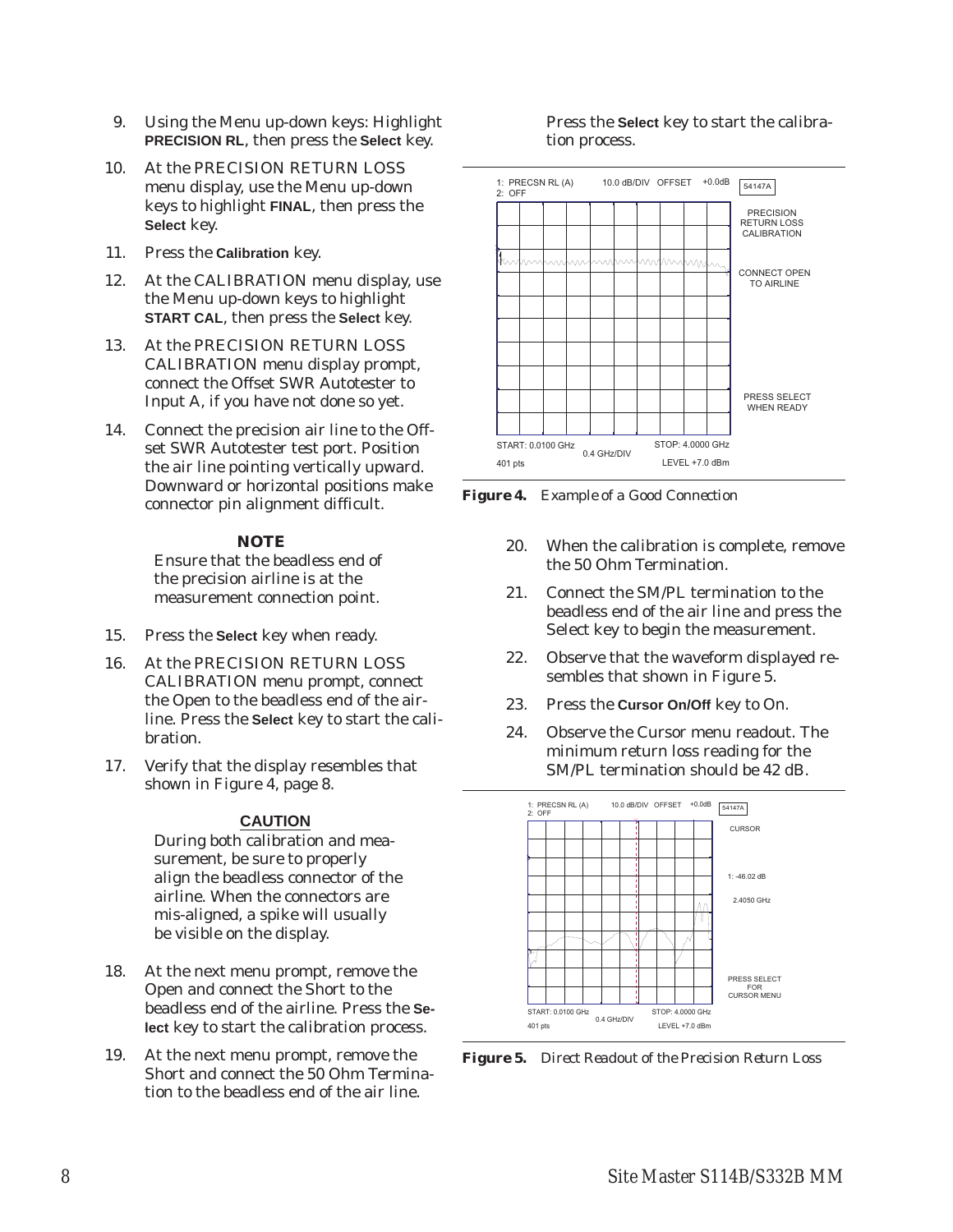## **11. BATTERY PACK REMOVAL AND REPLACEMENT**

This procedure provides instructions for removing and replacing the Site Master battery pack.

**1.** With the Site Master standing upright on a stable surface, locate the battery access door (Figure 6).





*Figure 8. Removing the Battery Access Door*

*Figure 6. Battery Access Door Location*

**2.** Lift up the access door handle and rotate it 90 degrees counterclockwise, as illustrated in Figure 7.



*Figure 7. Rotate the Battery Access Door Handle*

- **3.** Lift the door and remove, as illustrated in Figure 8.
- **4.** Grasp the battery lanyard and pull the battery straight up and out of the unit, as illustrated in Figure 9.



*Figure 9. Removing the Battery*

**5.** Replacement is the opposite of removal. Note the orientation of the battery contacts, and be sure to insert the new battery with the contacts facing the rear of the unit (Figure 10).



*Figure 10. Battery Orientation*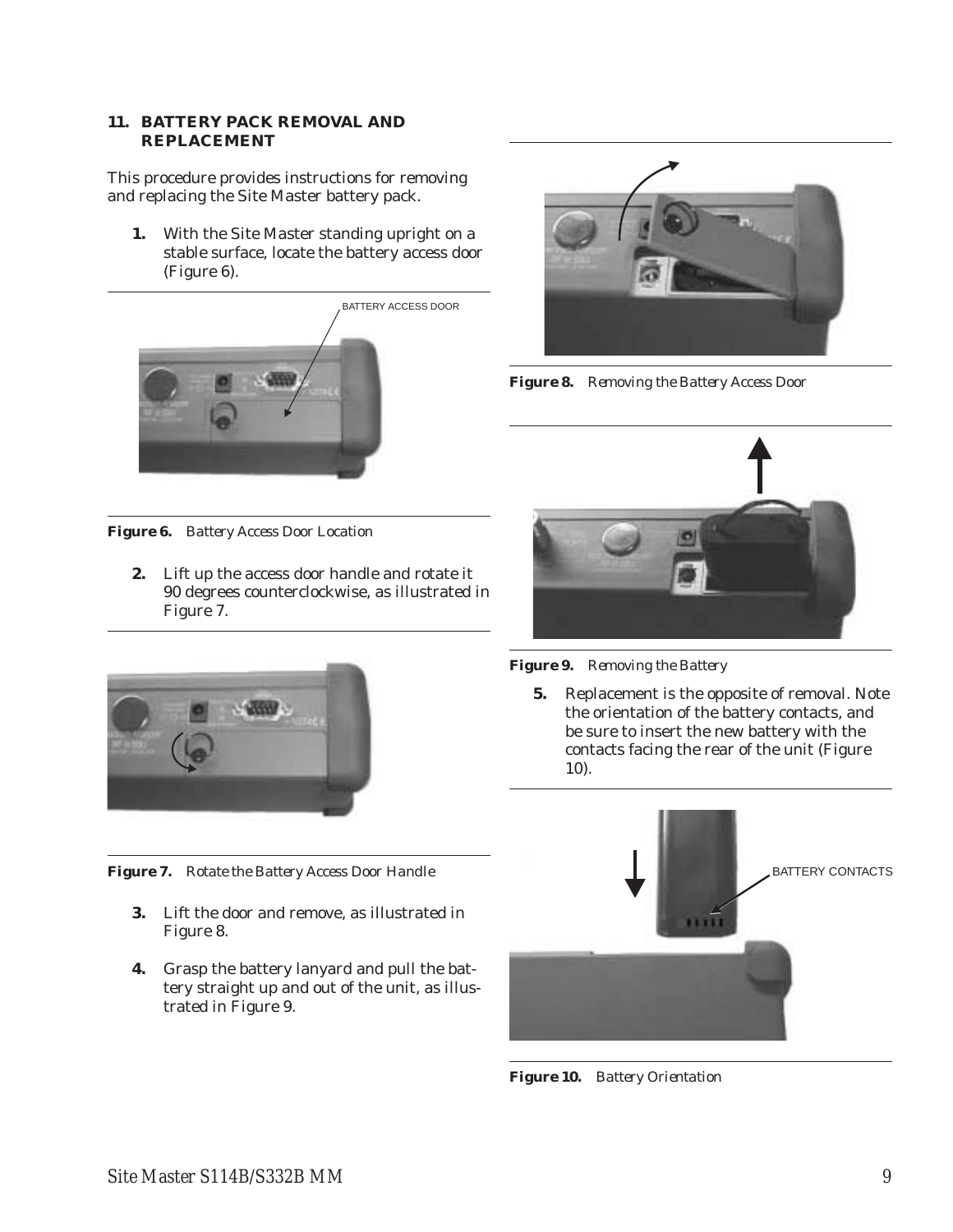## **12. BATTERY INFORMATION**

The following information relates to the care and handling of the Site Master battery, and NiMH batteries in general.



## *Figure 11. Site Master S114B/S332B Battery*

- The Nickel Metal Hydride (NiMH) battery supplied with the Site Master is shipped in a discharged state. Before using the Site Master, the internal battery must first be charged for three hours, either in the Site Master or in the optional battery charger (Anritsu part number: 2000-1029).
- Use only Anritsu approved battery packs.
- Recharge the battery only in the Site Master or in an Anritsu approved charger.
- With a new NiMH battery, full performance is achieved after three to five complete charge and discharge cycles.
- When the Site Master or the charger is not in use, disconnect it from the power source.
- Do not charge batteries for longer than 24 hours; overcharging may shorten battery life.
- If left unused a fully charged battery will discharge itself over time.
- Temperature extremes will affect the ability of the battery to charge: allow the battery to cool down or warm up as necessary before use or charging.
- Discharge an NiMH battery from time to time to improve battery performance and battery life.
- The battery can be charged and discharged hundreds of times, but it will eventually wear out.
- The battery may need to be replaced when the operating time between charging becomes noticeably shorter than normal.
- Never use a damaged or worn out charger or battery.
- Storing the battery in extreme hot or cold places will reduce the capacity and lifetime of the battery.
- Never short-circuit the battery terminals.
- Do not drop, mutilate or attempt to disassemble the battery.
- Do not dispose of batteries in a fire!
- Batteries must be recycled or disposed of properly. Do not place batteries in household garbage.
- Always use the battery for its intended purpose only.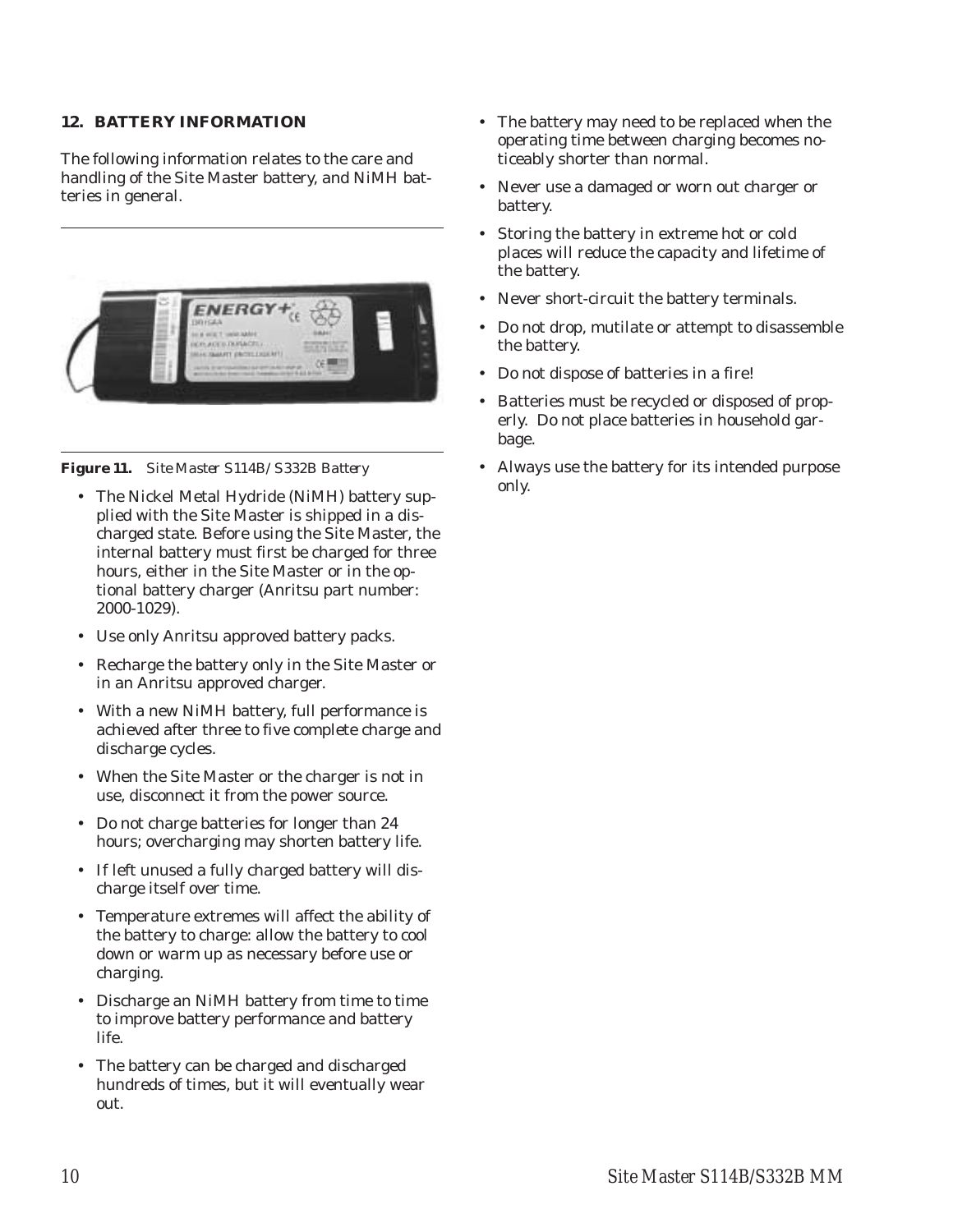## **13. FRONT PANEL ASSEMBLY REMOVAL AND REPLACEMENT**

This procedure provides instructions for removing and replacing the Site Master front panel assembly. With the front panel assembly removed, the LCD display, keypad PCB, keypad membrane, and main PCB assemblies can be removed and replaced.

- **1.** Place the Site Master face up on a work surface.
- **2.** Remove the four rubber corner bumpers by carefully sliding the bumpers off of the case corners (Figure 12).



*Figure 12. Removing the Corner Bumpers*

- **3.** With the bumpers removed, the access holes for the case screws are revealed. Use a Phillips screwdriver to remove the four screws securing the two halves of the Site Master case together.
- **4.** Carefully lift up on the right side (as viewed from the front) of the front half of the case and begin to separate the two halves.

## **CAUTION**

Do not force or pull the two halves of the case apart as there are delicate cables attached between the two halves that must be disconnected first.

**5.** Carefully depress the latch tab and disconnect the LCD display cable from J12 on the main PCB.

- **6.** Carefully disconnect the keypad interface cable from J1 on the main PCB.
- **7.** Carefully disconnect the LCD display backlight cable from J15 on the main PCB.



*Figure 13. Site Master Front Panel Cable Connections*

- **8.** Remove the front panel assembly.
- **9.** Reverse the above steps to replace the front panel assembly.

## *NOTE*

The corner bumpers only mount one way. That is, the raised area inside one end of the bumper (Figure 13) is made to conform to the contour of the front cover only.



RAISED AREA

*Figure 14. Corner Bumper Detail*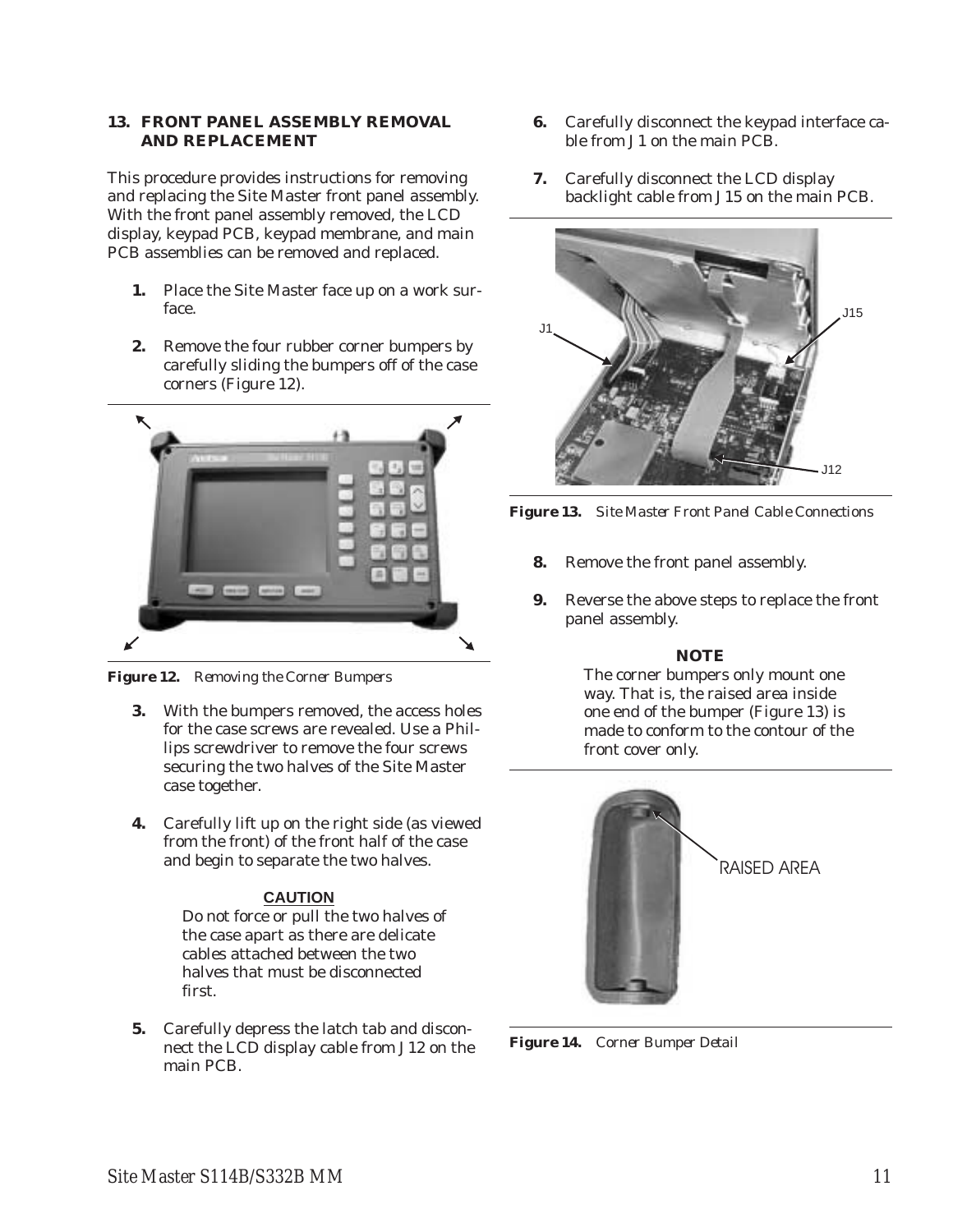## **14. LCD ASSEMBLY REPLACEMENT**

This procedure provides instructions for removing and replacing the Liquid Crystal Display (LCD) once the front panel assembly has been separated from the Site Master.

- **1.** Remove the front panel assembly as directed in section 13.
- **2.** Place the front panel assembly face down on a protected work surface.
- **3.** Remove the 14 Phillips screws that attach the backing plate to the front panel assembly.
- **4.** Release the LCD display cable from the retaining clip on the front panel backing plate.



*Figure 15. Front Panel Backing Plate*

- **5.** Remove the front panel backing plate, carefully feeding the LCD cable through the access hole to avoid damage to the cable or connector.
- **6.** Remove the rubber cushion pad from the LCD assembly and remove the assembly.
- **7.** Reverse the above steps to install the replacement assembly.

## **15. KEY PAD PCB REPLACEMENT**

This procedure provides instructions for removing and replacing the key pad PCB.

- **1.** Remove the front panel assembly as directed in section 13.
- **2.** Place the front panel assembly face down on a protected work surface.
- **3.** Remove the 14 Phillips screws that attach the backing plate to the front panel assembly.
- **4.** Release the LCD display cable from the retaining clip on the front panel backing plate (Figure 15).
- **5.** Remove the front panel backing plate, carefully feeding the LCD cable through the access hole to avoid damage to the cable or connector.
- **6.** Remove the rubber cushion pad from the key pad PCB and remove the PCB.



*Figure 16. Front Panel Keypad PCB Location*

**7.** Reverse the above steps to install the replacement assembly.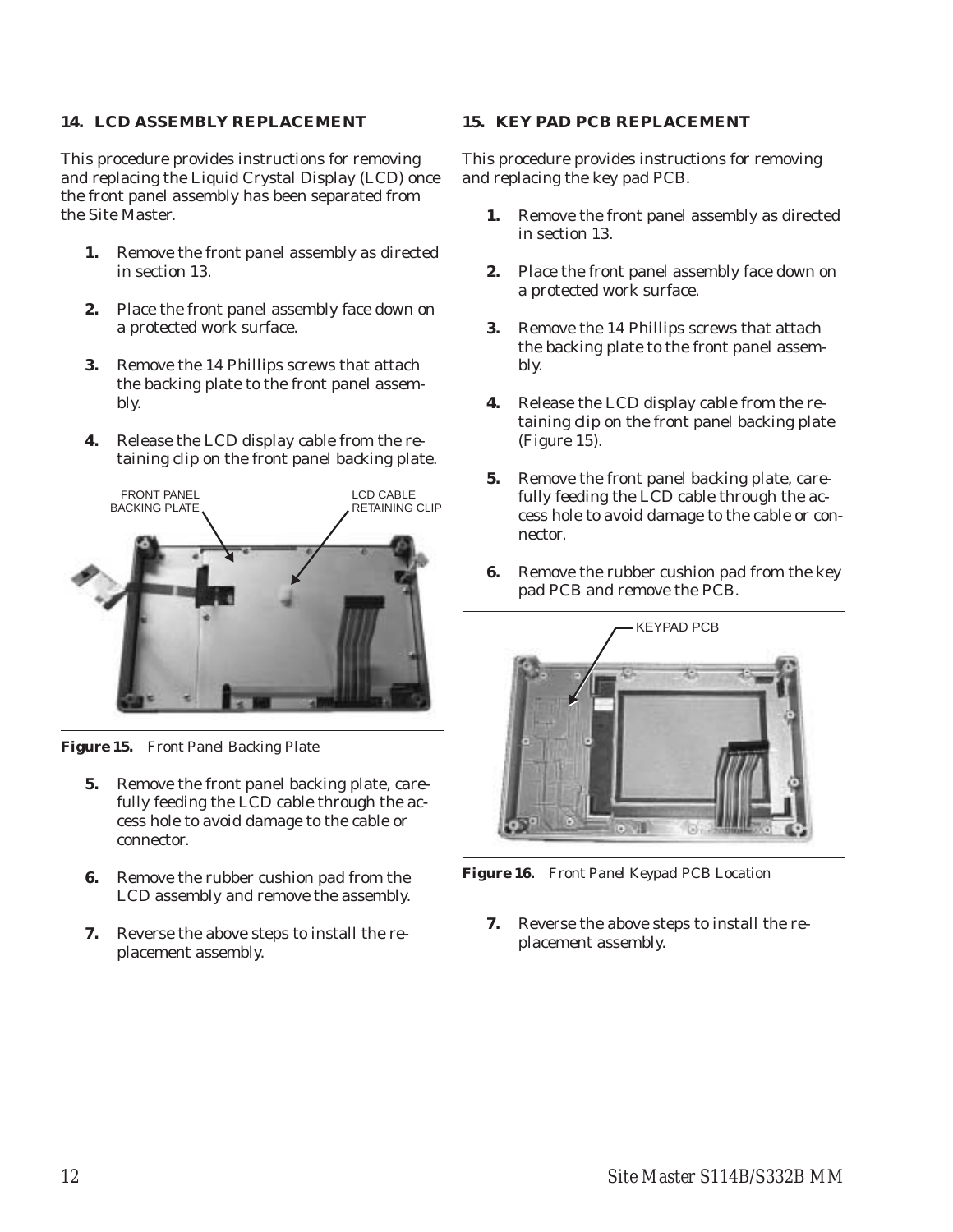## **16. KEY PAD MEMBRANE REPLACEMENT**

This procedure provides instructions for replacing the key pad membrane.

- **1.** Remove the front panel assembly as directed in section 13.
- **2.** Remove the key pad PCB as directed in section 15.
- **3.** Remove the keypad membrane by gently pulling the membrane up and out of the holes in the front panel.



*Figure 17. Front Panel Keypad Membrane*

**4.** Reverse the above steps to install the replacement membrane.

## **17. MAIN PCB ASSEMBLY REPLACEMENT**

This procedure provides instructions for replacing the main PCB assembly with the connector panel attached. The assembly consist of two PCBs (Control and RF) which must be replaced together.

- **1.** Remove the front panel assembly as directed in section 13.
- **2.** Disconnect the battery connector from J13 on the main PCB.
- **3.** Disconnect the semi-rigid coaxial cable from the RF connector on the connector panel.

**4.** Remove the three PCB mounting screws and remove the Control PCB assembly with the connector panel attached.



*Figure 18. Control PCB*

**5.** Remove the three .25" standoffs and four Phillips screws and remove the RF PCB.



*Figure 19. RF PCB*

**6.** Reverse the above steps to install the new main PCB.

## *NOTE*

The main PCB connector panel fits into grooves in the two halves of the case. Make sure the panel is correctly aligned with the grooves before reassembling the two halves together.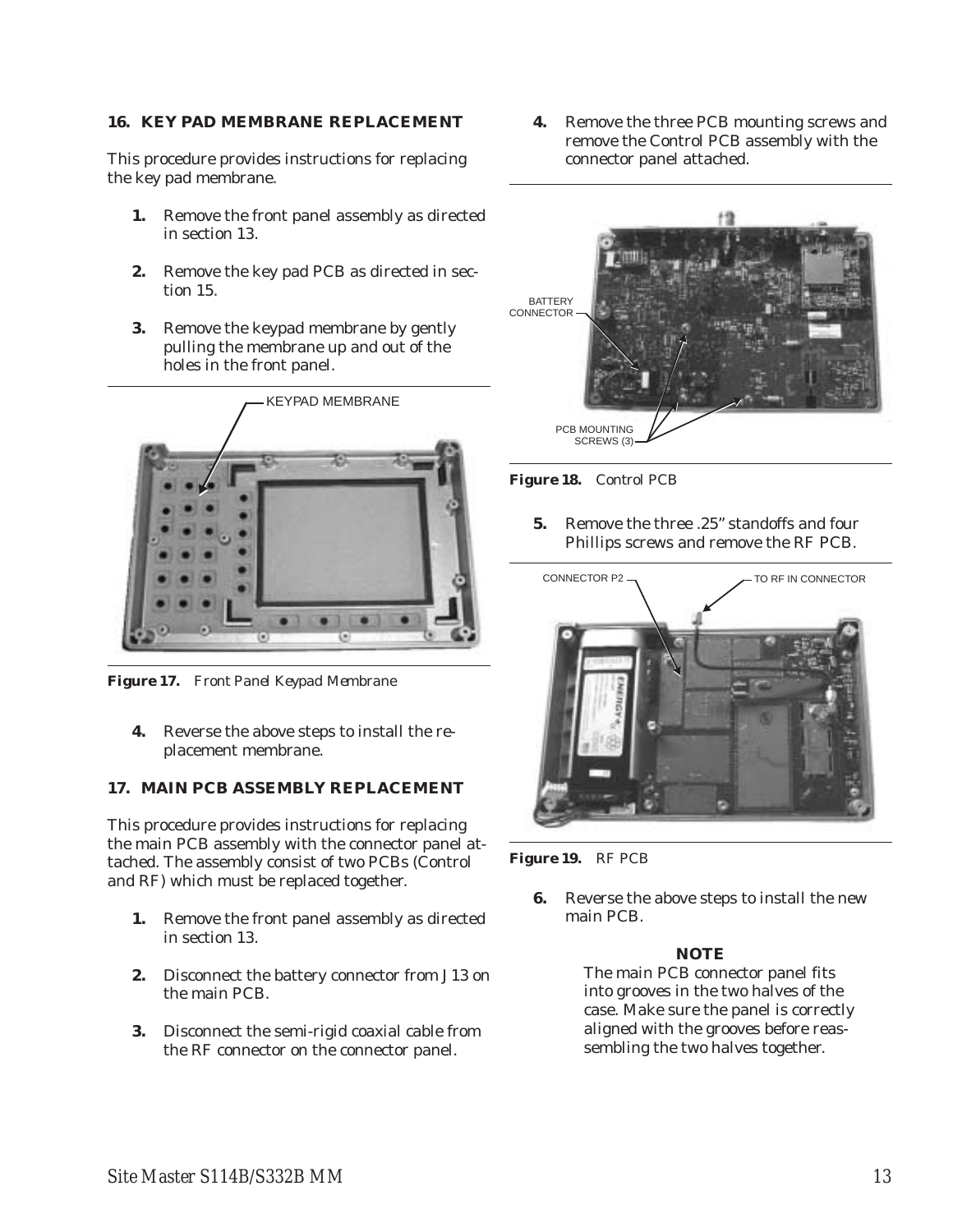## **18. REPLACEABLE PARTS**

Replaceable parts for the Site Master Model S114B/S332B are listed below.

## *Table 2. Replaceable Parts List*

| <b>Part Number</b>                                                                        | <b>Description</b>                         | Qty |  |  |
|-------------------------------------------------------------------------------------------|--------------------------------------------|-----|--|--|
| <b>Accessories</b>                                                                        |                                            |     |  |  |
| 10580-00028                                                                               | User's Guide, Site Master<br>S114B/S332B   | 1   |  |  |
| Programming Manual, Site<br>Master S114B/S332B<br>10580-00035<br>(available on disk only) |                                            | 1   |  |  |
| 2300-347                                                                                  | Software Tools, Site Master                | 1   |  |  |
| 40-115                                                                                    | <b>Power Supply</b>                        | 1   |  |  |
| 2000-1029                                                                                 | <b>Battery Charger</b>                     |     |  |  |
| 22N50                                                                                     | Precision Short/Open, N Male               | 1   |  |  |
| SM/PL                                                                                     | Connector, RF Termination                  | 1   |  |  |
| OSLN50LF                                                                                  | Connector, RF Termination                  | 1   |  |  |
| 806-62                                                                                    | Cable Assy, Cig Plug, Female               | 1   |  |  |
| 800-441                                                                                   | Serial Interface Cable Assy                | 1   |  |  |
| 48258                                                                                     | Soft Carrying Case                         | 1   |  |  |
| <b>Replaceable Parts</b>                                                                  |                                            |     |  |  |
| 510-87                                                                                    | N-Connector                                | 2   |  |  |
| 551-152                                                                                   | Option 05 Input Connector                  | 1   |  |  |
| 15-102                                                                                    | Liquid Crystal Display Assembly            | 1   |  |  |
| 633-27                                                                                    | Rechargeable Battery, NiMH                 | 1   |  |  |
| ND50710                                                                                   | Main PCB Assembly, S114B                   | 1   |  |  |
| ND50712                                                                                   | Main PCB Assembly, S332B                   | 1   |  |  |
| ND52641                                                                                   | Main PCB Assembly, S114B<br>with Option 05 | 1   |  |  |
| ND52642                                                                                   | Main PCB Assembly, S332B<br>with Option 05 | 1   |  |  |
| ND53250                                                                                   | Option 05 PCB Assembly                     | 1   |  |  |
| 48267                                                                                     | Bracket for Option 05 Assembly             | 1   |  |  |
| 47812-3                                                                                   | Keypad PCB Assy                            | 1   |  |  |
| 46649-1                                                                                   | Membrane Keypad, Main                      | 1   |  |  |

| <b>Part Number</b>            | <b>Description</b>            | Qty |  |  |
|-------------------------------|-------------------------------|-----|--|--|
| <b>Hardware</b>               |                               |     |  |  |
| 900-861                       | Pan Head Screw, 4-20, 0.365   | 19  |  |  |
| 900-869                       | Screw, 4-40, 0.875            | 4   |  |  |
| 900-720                       | Screw, 4-40, 0.187            | 3   |  |  |
| 900-697                       | Screw, 4-40, 0.312            | 3   |  |  |
| 785-927                       | M-F Stand off, 4-40, 11/16    | 3   |  |  |
| 900-326                       | Kep Nut, 4-40, 0.187          | 8   |  |  |
| 790-516                       | Hole Plug, 0.6875L            | 1   |  |  |
| 761-79                        | Cap Vinyl, Black, round       | 1   |  |  |
| <b>Case Parts</b>             |                               |     |  |  |
| 46652-1                       | Top Case only                 | 1   |  |  |
| 46665                         | Top Case w/ hardware          | 1   |  |  |
| 46653-1                       | Bottom Case only              | 1   |  |  |
| 46664                         | Bottom Case w/ hardware       | 1   |  |  |
| 48231-1                       | <b>Battery Door</b>           | 1   |  |  |
| 790-509<br>790-510<br>790-511 | Battery Door Latch (3 pieces) | 1   |  |  |
| 46655                         | Case Corner Bumpers           | 4   |  |  |
| 46662                         | <b>LCD Retainer Plate</b>     | 1   |  |  |
| 48241                         | Foam, LCD Corners             | 8   |  |  |
| 48278                         | Foam, LCD Window              | 1   |  |  |
| 46659                         | Foam, LCD Backing             | 1   |  |  |
| 46661                         | Foam, Keypad Backing          | 1   |  |  |
| 48246                         | Foam, Battery Door            | 4   |  |  |
| 48271                         | Foam, Battery Compartment     | 1   |  |  |
| 720-19                        | Cable Clamp                   | 1   |  |  |
| 790-515                       | Spring, Battery Compartment   | 1   |  |  |
| 48244                         | ID Label, Model S114B         | 1   |  |  |
| 48245                         | ID Label, Model S332B         | 1   |  |  |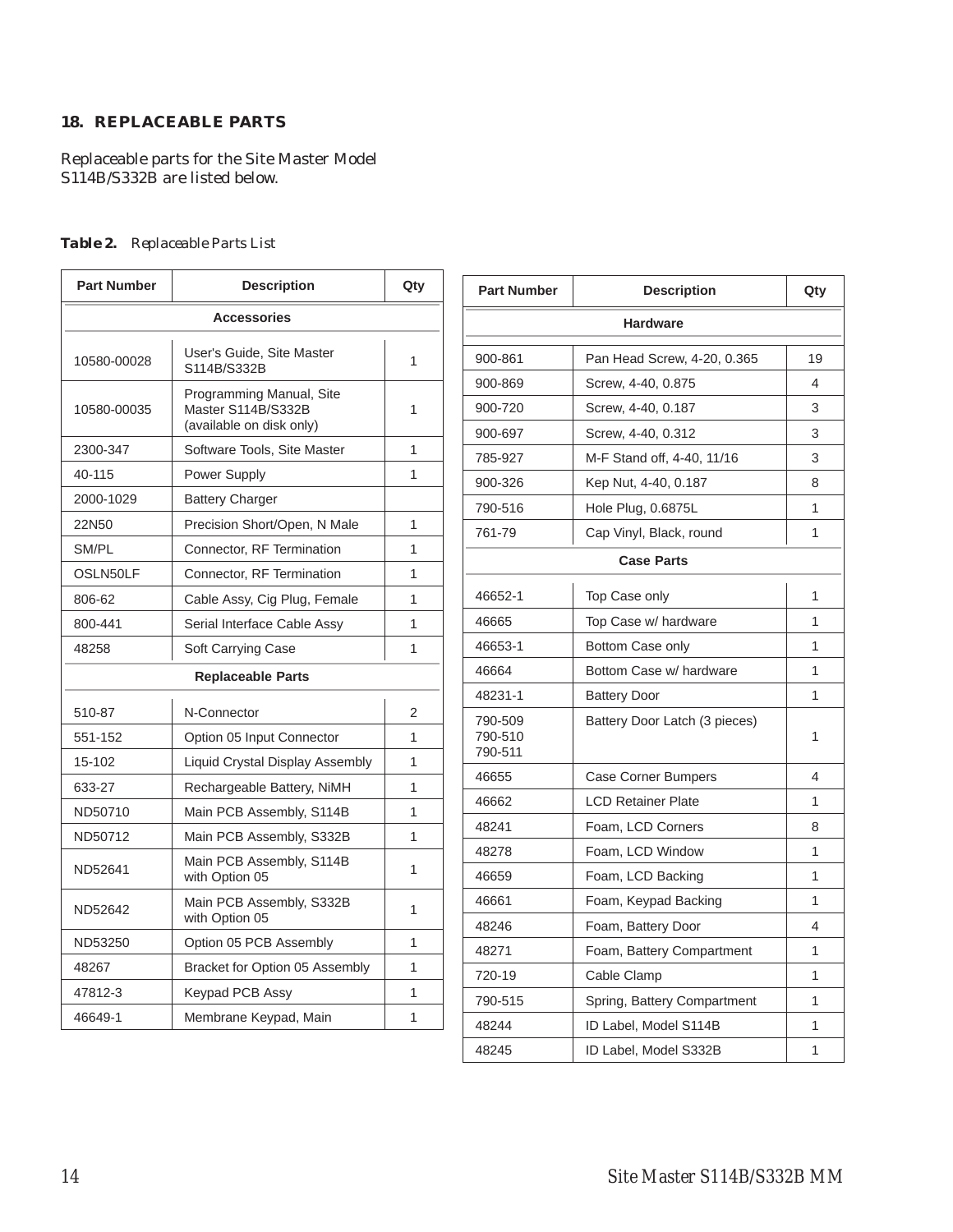### *Table 3. Anritsu Service Centers*

#### **UNITED STATES**

ANRITSU COMPANY 685 Jarvis Drive Morgan Hill, CA 95037-2809 Telephone: (408) 776-8300 1-800-ANRITSU FAX: 408-776-1744

ANRITSU COMPANY 10 New Maple Ave., Unit 305 Pine Brook, NJ 07058 Telephone: (201) 227-8999, 1-800-ANRITSU FAX: 201-575-0092

ANRITSU COMPANY 1155 E. Collins Blvd Richardson, TX 75081 Telephone: 1-800-ANRITSU FAX: 972-671-1877

### **AUSTRALIA**

ANRITSU PTY. LTD. Unit 3, 170 Foster Road Mt Waverley, VIC 3149 Australia Telephone: 03-9558-8177 FAX: 03-9558-8255

#### **BRAZIL**

ANRITSU ELECTRONICA LTDA. Praia de Botafogo, 440, Sala 2401 CEP22250-040, Rio de Janeiro, RJ, Brasil Telephone: 021-28-69-141 FAX: 021-53-71-456

#### **CANADA**

ANRITSU INSTRUMENTS LTD. 215 Stafford Road, Unit 102 Nepean, Ontario K2H 9C1 Telephone: (613) 828-4090 FAX: (613) 828-5400

### **CHINA**

INSTRIMPEX Anritsu Product Service Station No. 1515 Beijing Fortune Building 5 Dong San Huan Bei Lu Chao Yang-qu Beijing, China Telephone: 10-6590-9230 FAX: 10-6590-9235

### **FRANCE**

ANRITSU S.A 9 Avenue du Quebec Zone de Courtaboeuf 91951 Les Ulis Cedex Telephone: 016-44-66-546 FAX: 016-44-61-065

**GERMANY** ANRITSU GmbH Grafenberger Allee 54-56 D-40237 Dusseldorf, Germany Telephone: 0211-68550 FAX: 0211-685555

**INDIA**

MEERA AGENCIES (P) LTD. A-23 Hauz Khas New Delhi 110 016 Telephone: 011-685-3959 FAX: 011-686-6720

**ISRAEL**

TECH-CENT, LTD. Haarad St. No. 7, Ramat Haahayal Tel-Aviv 69701 Telephone: (03) 64-78-563 FAX: (03) 64-78-334

#### **ITALY**

ANRITSU Sp.A Roma Office Via E. Vittorini, 129 00144 Roma EUR Telephone: (06) 50-22-666 FAX: (06) 50-22-4252

### **KOREA**

ANRITSU CORPORATION LTD. #901 Daeo Bldg. 26-5 Yeoido Dong, Youngdeungpo Seoul Korea 150 010 Telephone: 02-782-7156 FAX: 02-782-4590

#### **JAPAN**

ANRITSU CORPORATION 1800 Onna Atsugi-shi Kanagawa-Prf. 243 Japan Telephone: 0462-23-1111 FAX: 0462-25-8379

#### **SINGAPORE**

ANRITSU (SINGAPORE) PTE LTD. 3 Shenton Way #24-03 Shenton House Singapore 0106 Telephone: 2265206 FAX: 2265207

### **SOUTH AFRICA**

**ETECSA** 12 Surrey Square Office Park 330 Surrey Avenue Ferndale, Randburt, 2194 South Africa Telephone: 011-11-787-7200 FAX: 011-11-787-0446

### **SWEDEN**

ANRITSU AB Botivid Center S-1585 Stockholm, Sweden Telephone: (08) 534-717-00 FAX: (08) 534-717-30

#### **TAIWAN**

ANRITSU CO., LTD. 8F, No. 96, Section 3 Chien Kuo N. Road Taipei, Taiwan, R.O.C. Telephone: (02) 515-6050 FAX: (02) 509-5519

#### **UNITED KINGDOM**

ANRITSU LTD. 200 Capability Green Luton, Bedfordshire LU1 3LU, England Telephone: 015-82-41-88-53 FAX: 015-82-31-303